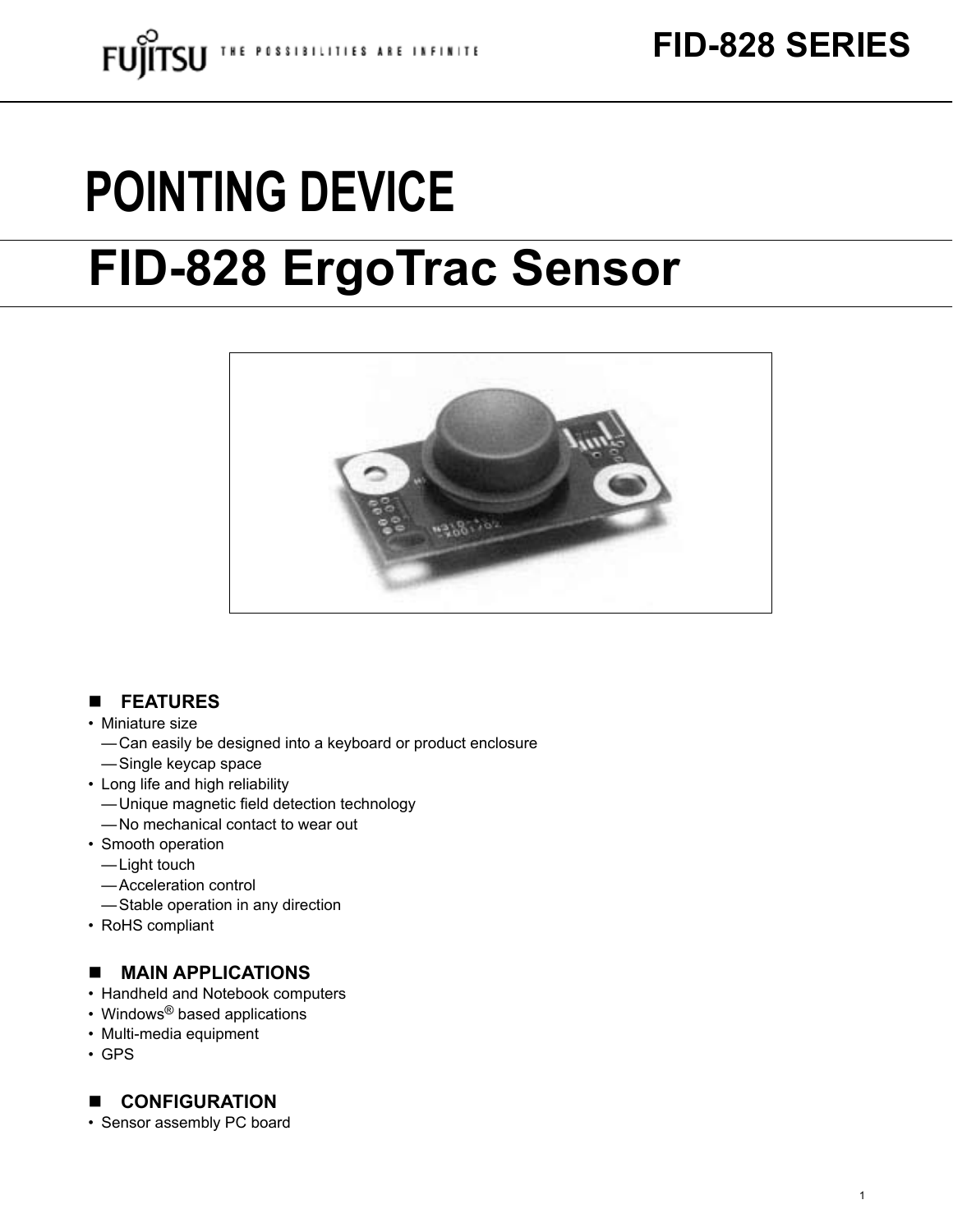#### **n** SPECIFICATIONS

| Item        |                              | <b>Specification</b>                                              |
|-------------|------------------------------|-------------------------------------------------------------------|
| Mechanical  | <b>Detection Method</b>      | Unique magnetic field detection technology                        |
|             | <b>Operation Force</b>       | 200 gf (7.04 oz.) typ.                                            |
|             | <b>Operating Life</b>        | 1 M strokes min.                                                  |
|             | Weight                       | 15 g (0.528 oz.) typ.                                             |
| Electrical  | Power Supply                 | $+5$ V DC, 10 mA max.                                             |
|             | <b>Interface</b>             | X/Y analog output                                                 |
|             | Connector                    | Burndy P/N SFW 4R-1STE1 or equivalent                             |
| Environment | <b>Operating Temperature</b> | 0 to $40^{\circ}$ C                                               |
|             | Storage Temperature          | $-15$ to 60 $^{\circ}$ C                                          |
|             | Humidity                     | 90% RH max. at +40°C max. inversely proportional change to 50% RH |

#### n **PART NUMBERS**

| <b>Parts Number</b> | <b>Part Name</b> | Interface                               |
|---------------------|------------------|-----------------------------------------|
| FID-828-100/20      | Sensor           | X/Y analog output, RoHS compliant       |
| FID-828-100         | Sensor           | X/Y analog output, Non-RoHS compliant   |
| N01B-4824-B406      | <b>MCU</b>       | 32 pin SOP; PS/2 output, RoHS compliant |

#### n **DIMENSIONS**

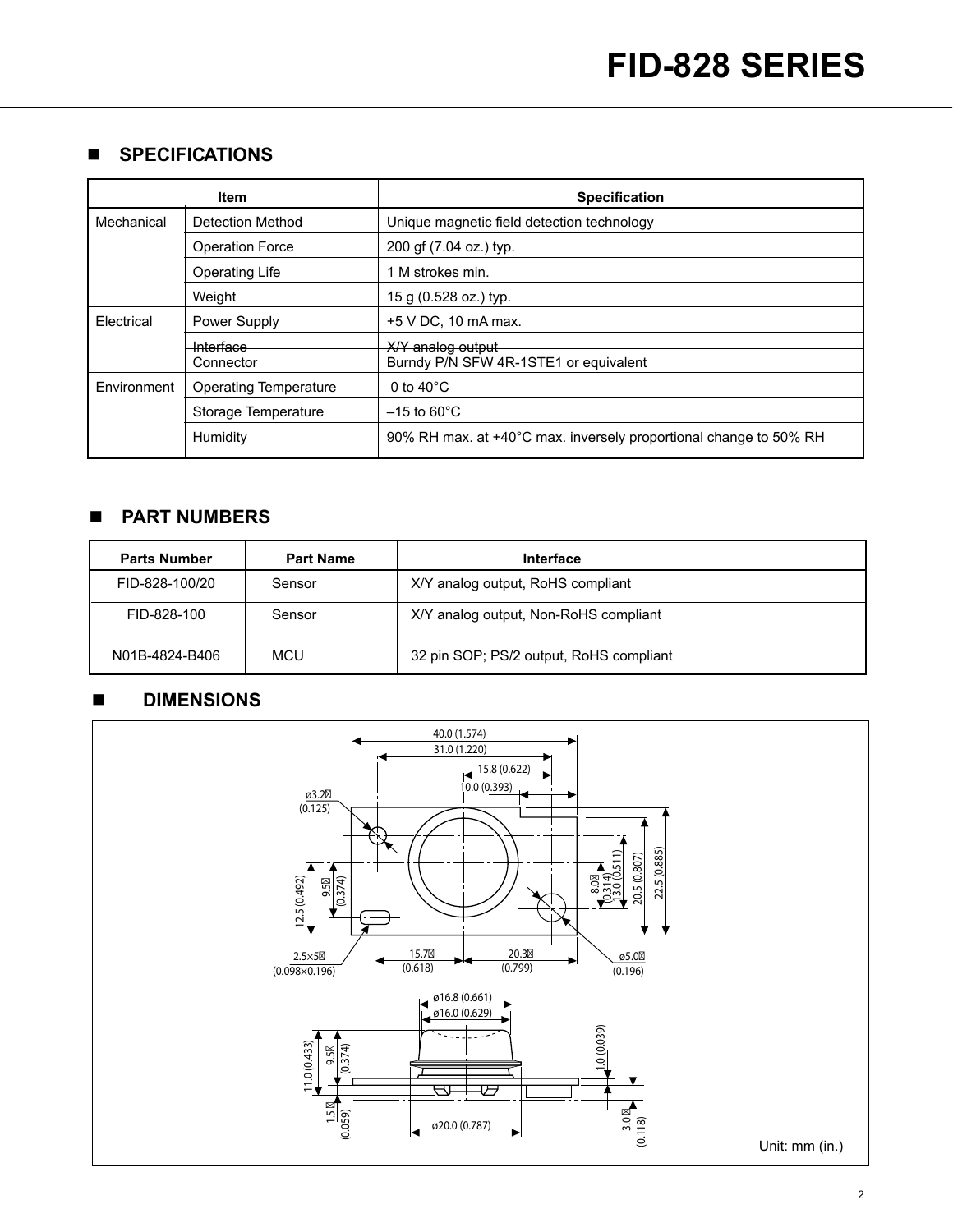#### **Fujitsu Components International Headquarter Offices**

| Japan                                                        | <b>Europe</b>                                             |
|--------------------------------------------------------------|-----------------------------------------------------------|
| <b>Fujitsu Component Limited</b>                             | Fujitsu Components Europe B.V.                            |
| Gotanda-Chuo Building                                        | Diamantlaan 25                                            |
| 3-5, Higashigotanda 2-chome, Shinagawa-ku                    | 2132 WV Hoofddorp                                         |
| Tokyo 141, Japan                                             | Netherlands                                               |
| Tel: (81-3) 5449-7010                                        | Tel: (31-23) 5560910                                      |
| Fax: (81-3) 5449-2626                                        | Fax: (31-23) 5560950                                      |
| Email: promothg@ft.ed.fujitsu.com                            | Email: info@fceu.fujitsu.com                              |
| Web: www.fcl.fujitsu.com                                     | Web: emea.fujitsu.com/components/                         |
| North and South America                                      | Asia Pacific                                              |
| Fujitsu Components America, Inc.                             | Fujitsu Components Asia Ltd.                              |
| 250 E. Caribbean Drive                                       | 102E Pasir Panjang Road                                   |
| Sunnyvale, CA 94089 U.S.A.                                   | #01-01 Citilink Warehouse Complex                         |
| Tel: (1-408) 745-4900                                        | Singapore 118529                                          |
| Fax: (1-408) 745-4970                                        | Tel: (65) 6375-8560                                       |
| Email: components@us.fujitsu.com                             | Fax: (65) 6273-3021                                       |
| Web: http://www.fujitsu.com/us/services/edevices/components/ | Email: fcal@fcal.fujitsu.com                              |
|                                                              | Web: http://www.fujitsu.com/sq/services/micro/components/ |

©2006 Fujitsu Components America, Inc. All rights reserved. All trademarks or registered trademarks are the property of their respective owners.

Fujitsu Components America or its affiliates do not warrant that the content of datasheet is error free. In a continuing effort to improve our products Fujitsu Components America, Inc. or its affiliates reserve the right to change specifications/datasheets without prior notice. Rev. May16/2006